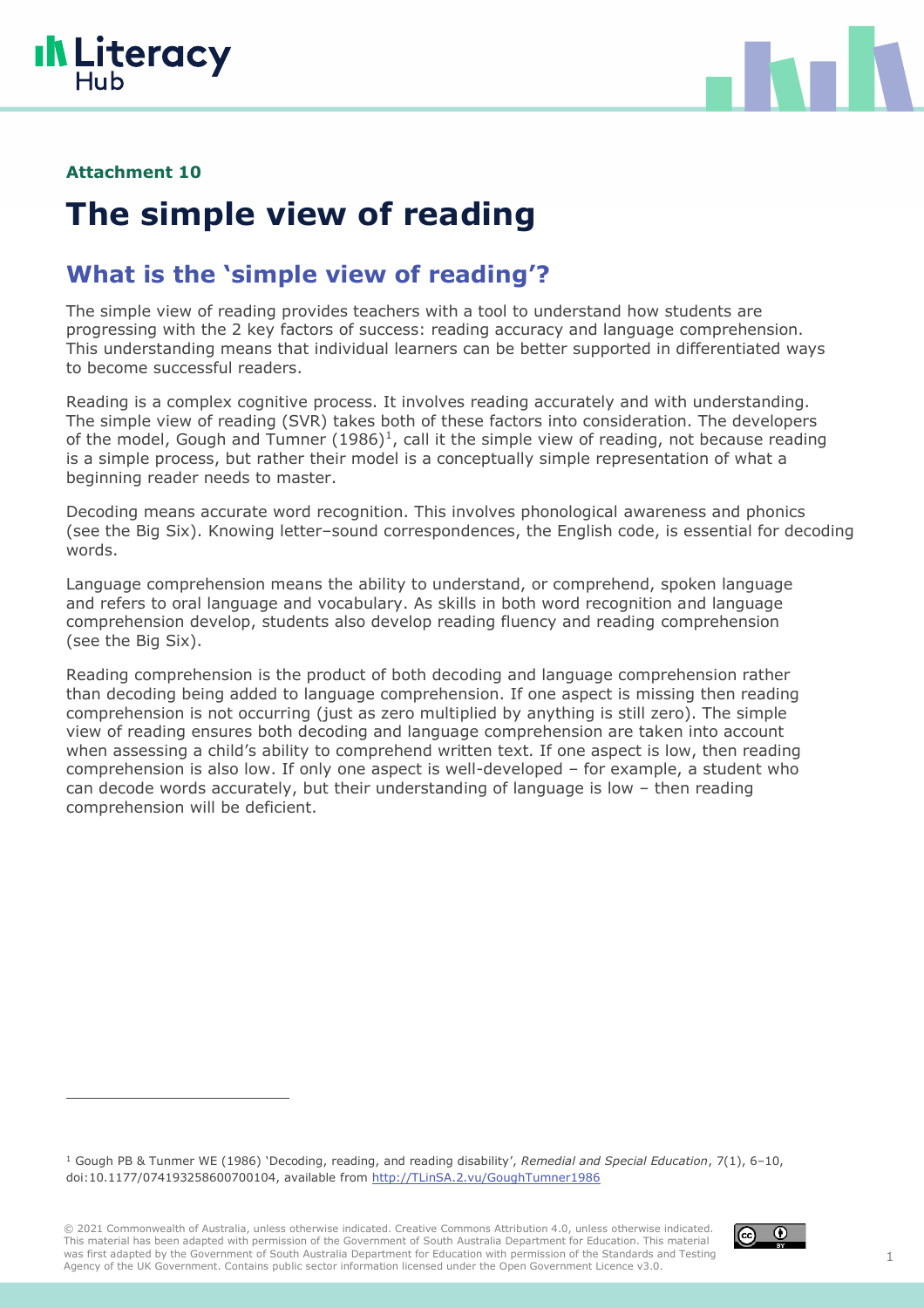## **The SVR quadrants**

The simple view of reading can also be plotted on a quadrant chart, with accurate word recognition (decoding) on one axis and language comprehension on the other (Rose, 2006)<sup>2</sup>.



Simple view of reading quadrant chart (adapted from Rose, 2006<sup>2</sup>)

Students who both recognise words quickly and have a good comprehension of language would be in quadrant 1. Students who have both poor word recognition skills and poor comprehension skills would be in quadrant 3.



Credit: Serhiy Kobyakov[/Shuttterstock.com](http://shuttterstock.com/)

<sup>2</sup> Rose, J. (2006) *Independent review of the teaching of early reading*, available from [http://TLinSA.2.vu/Rose2006](http://tlinsa.2.vu/Rose2006)

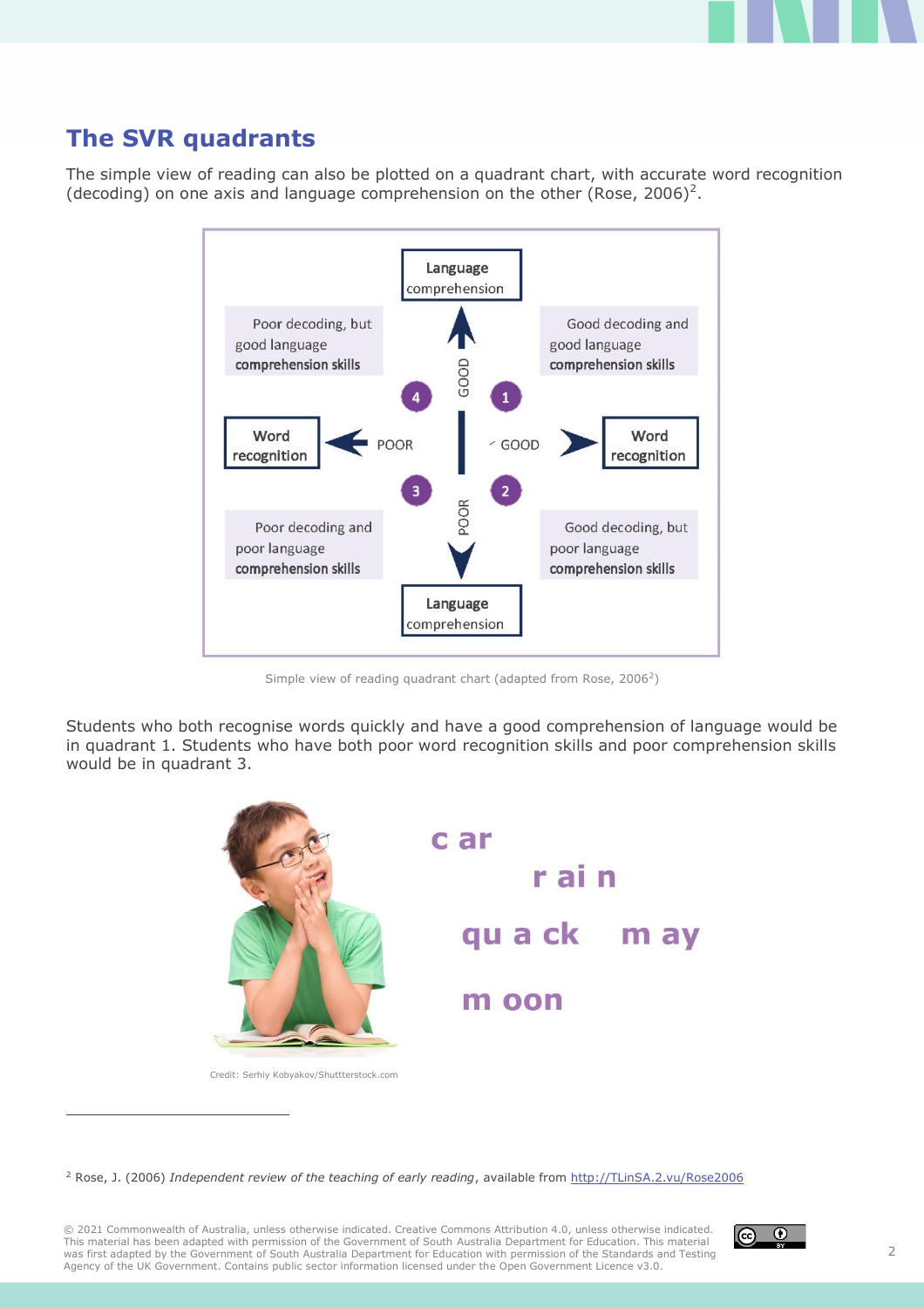## **Word recognition (decoding): the horizontal axis**

### **Teaching phonics**

Schools are expected to teach synthetic phonics in a systematic manner. Phonics teaching allows students to master letter–sound correspondences so that they can accurately decode words. While these letter–sound correspondences are progressively learned during the first two years of schooling, some high-frequency words also need to be taught, such as *the*, *said*, *because*.

The Phonics Check helps teachers to assess if their students are gaining mastery over letter–sound correspondences and the English alphabetic code. Some students will sound out every letter of each word in the Phonics Check. As long as they blend these sounds together to say the word they can be marked as 'Got it' (correct). The Phonics Check only checks the student's ability to: decode letters, groups of letters and recognise words.

Some students will be able to say the word immediately, indicating they recognise that particular word. These students are developing decoding automaticity. Once they have a degree of automaticity, the cognitive load required to decode words is reduced, freeing up space in their working memory to attend to other aspects of meaning making from the written text. The evidence shows that words are read from memory when graphemes are connected to phonemes (Ehri, 2020) 3 .

Students practise the letter–sound correspondences they are being taught by reading decodable texts, which include some high-frequency words in order to make meaningful sentences. Sounding out becomes their first 'reading reflex', building their confidence that English is a logical language that can be read, and preparing students to learn words that have a more complex morphology or etymology.

However, students with poor word recognition skills (eg they do not attempt many words in the Phonics Check or they sound out but do not blend the sounds into words) are developing or struggling decoders and could be placed in quadrant 3 or quadrant 4 on the SVR chart, even if their language comprehension is good. These students will need more explicit phonics teaching, or more time to master decoding and build up the neural pathways needed to be a successful reader.

<sup>3</sup> (Ehri, 2020). 'The Science of Learning to Read Words: A Case for Systematic Phonics Instruction, Reading Research Quarterly, 55,

S1, S45-S60, available from https://ila.onlinelibrary.wiley.com/doi/10.1002/rrq.3[34](http://tlinsa.2.vu/RAN20121)

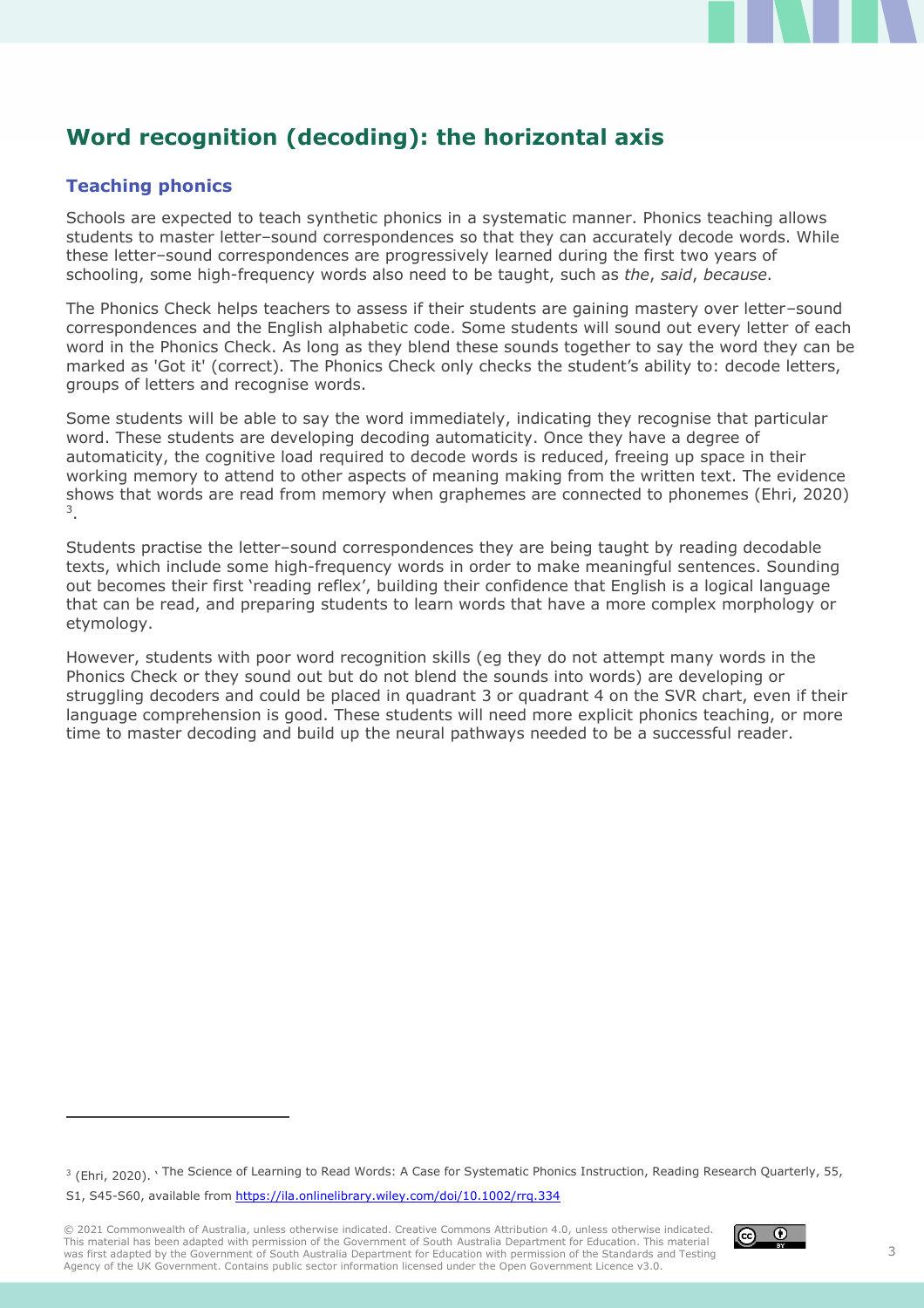## **Language comprehension: the vertical axis**

Not only do students need accurate word recognition skills (decoding) but they also need to have good language comprehension skills. If a student performs well on the Phonics Check ('fluent decoder'), they might be in quadrants 1 or 2.

This can be narrowed down to one quadrant by considering the student's language comprehension skills. For example, if a student can read the text accurately, but gives little indication of understanding, they would be placed in quadrant 2. The teacher would then design learning to develop their language comprehension by engaging them in a range of rich children's literature and vocabulary building experiences to improve their reading comprehension. Teachers also need to consider how well the student understands spoken language. If the struggling reader shows a good understanding of stories when they are read to them, this would demonstrate placement in quadrant 4 and the learning focus would concentrate on mastering the alphabetic code. However, if the student also has poor language comprehension, then the focus has to be on both decoding and language development (quadrant 3).

## **SVR and the Big Six**

Firstly, it is important to consider the effectiveness of your systematic synthetic phonics program. Are you confident that your students have had every opportunity to develop their letter–sound correspondences and practise them using decodable texts? Also consider how your reading program addresses the Big Six components of reading. Do you address all of the components in an integrated way? How often are your students engaged in open-ended, explanatory conversations that help them expand their vocabulary and syntax choices? How often do you read and discuss high-quality children's literature and information texts with your students? This is important for developing the language capabilities of your students.

Scarborough's  $(2001)^4$  reading rope indicates the complexities of learning to read by displaying the aspects of word recognition and language comprehension as strands of a rope that need to be woven together through instruction and practice (IDA, 2018)<sup>5</sup>. The reading rope articulates aspects of word recognition (including phonological awareness, decoding and sight recognition) that need to become increasingly automatic and the many aspects of language comprehension that a reader needs to learn to use strategically.

> Language comprehension includes background concepts, vocabulary, language structures, verbal reasoning and literacy knowledge. Consequently, many synthetic phonics programs recommend spending half the literacy teaching time on developing decoding and accurate word reading, and the other half on reading quality literature to students and discussing it with them  $(Parker, 2018)^6$ .



<sup>4</sup> Scarborough H (2001) Connecting early language and literacy to later reading (dis) abilities: Evidence, theory, and practice, in S Neuman & D Dickinson (eds), Handbook for research in early literacy, pp 97–110, New York: Guilford

<sup>5</sup> International Dyslexia Association (IDA) (2018) Scarborough's reading rope: a ground-breaking infographic, available from http://TLinSA.2.vu/IDArope

<sup>6</sup> Parker S (2018) Reading instruction and phonics: theory and practice for teachers, available at http://TLinSA.2.vu/Parker2018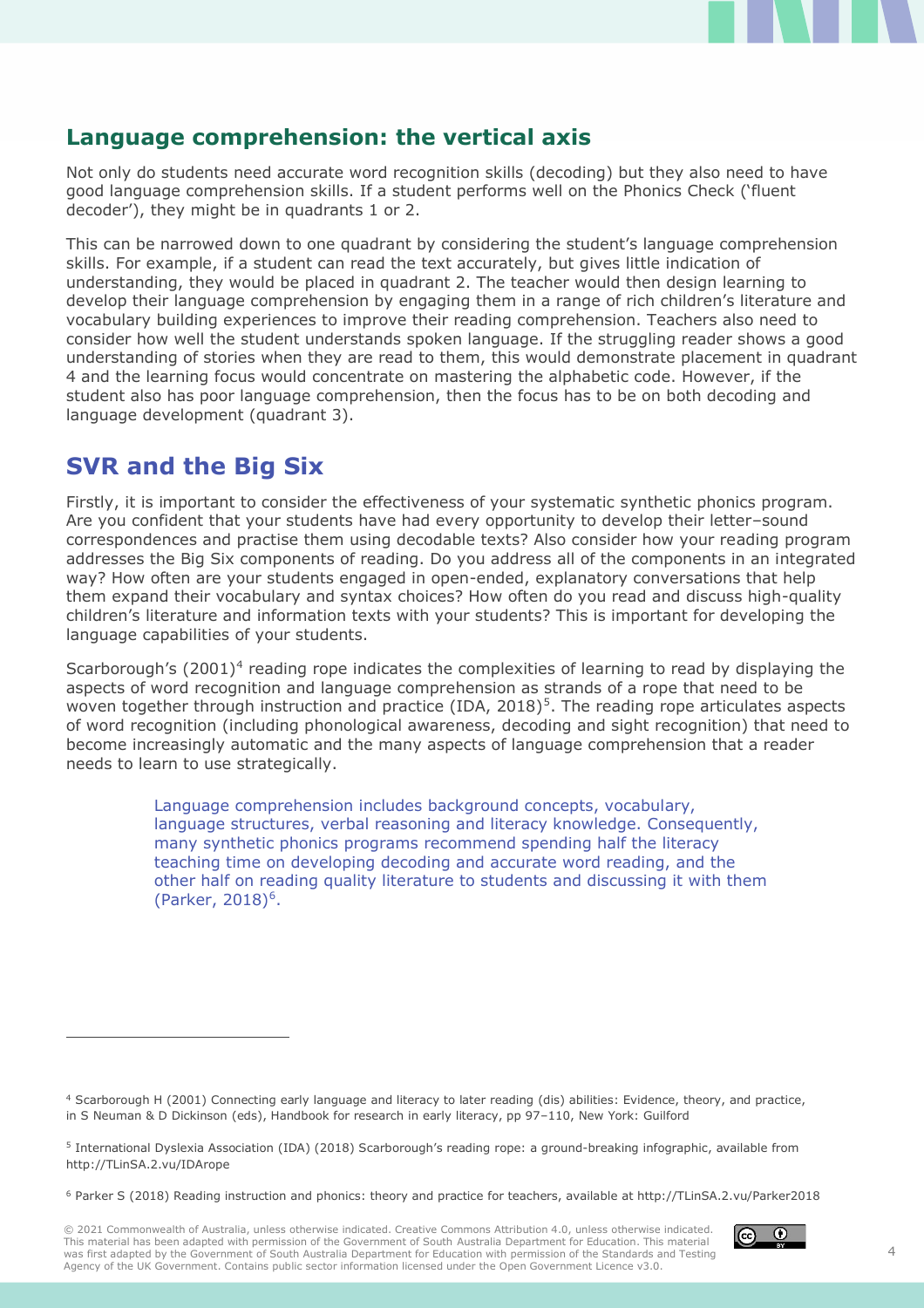Through discussion, students become more aware of the structure of the English language, including its grammar and syntax. Students' literacy knowledge is developed as they are read a range of text genres, including information texts and narratives, and they hear a much wider range of vocabulary within a book context than they would through everyday conversations. They can develop their verbal reasoning skills as they discuss inferences and unpack metaphors. The Big Six components of oral language and vocabulary can be developed in this way.

## **Using SVR to identify student needs**

The placement of students in the SVR quadrants helps to inform the design of the classroom reading program.

Teachers could use the Phonics Check and other data to inform this placement (e.g. PAT-EY). Some students will need particular, specific interventions in order to develop their reading comprehension.

To determine appropriate interventions for struggling readers, the first diagnostic question to ask is: 'If I read this passage to this student, would s/he understand it?' (Kilpatrick, 2015).

If the answer is 'yes', then any reading comprehension problem is likely to be due to a weakness in word-level reading (decoding), placing them in quadrant 4. Intervention will then focus on practising decoding skills. However, if the answer is 'no', then the struggling reader is likely in quadrant 3 as they have not only difficulty with decoding, but may also have language comprehension or listening comprehension difficulties.

In either case, if the student is struggling with reading, they may also have an issue with decoding. Consequently, ask, 'What is this student's oral reading like?' If it is fast and accurate, this suggests the student is a good decoder (quadrant 2), but if they are struggling with reading, they may need intervention focused on the development of language comprehension. However, if they struggle with oral reading, this suggests they are in quadrant 3 and the focus will then be on both word recognition and language comprehension skills.

The following questions can be used to identify where each student's reading ability lies in the SVR quadrant chart:

- 1. Can the student quickly and accurately identify (decode) words? Yes - quadrant 1 or quadrant 2 No – quadrant 3 or quadrant 4
- 2. Does the student have a good understanding of spoken language? Yes - quadrant 1 or quadrant 4 No – quadrant 2 or quadrant 3